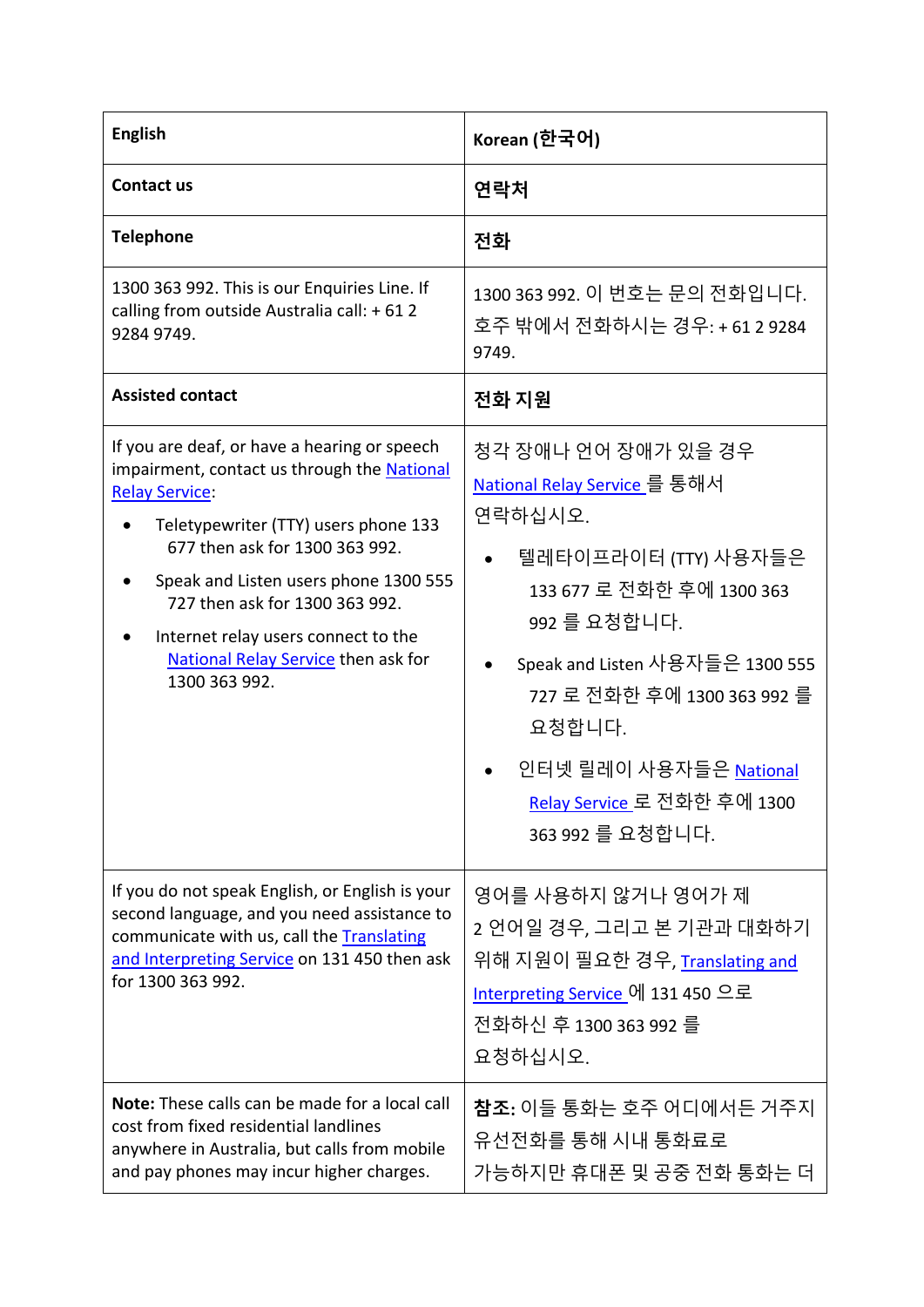|                                                                                                                                                                                                                                               | 많은 요금이 나올 수도 있습니다.                                                                                                                                                             |
|-----------------------------------------------------------------------------------------------------------------------------------------------------------------------------------------------------------------------------------------------|--------------------------------------------------------------------------------------------------------------------------------------------------------------------------------|
| <b>Email</b>                                                                                                                                                                                                                                  | 이메일                                                                                                                                                                            |
| enquiries@oaic.gov.au                                                                                                                                                                                                                         | enquiries@oaic.gov.au                                                                                                                                                          |
| <b>Facsimile</b>                                                                                                                                                                                                                              | 팩스                                                                                                                                                                             |
| +61 2 9284 9666                                                                                                                                                                                                                               | +61 2 9284 9666                                                                                                                                                                |
| <b>Post</b>                                                                                                                                                                                                                                   | 우편                                                                                                                                                                             |
| <b>Sydney Office</b>                                                                                                                                                                                                                          | 시드니 사무소                                                                                                                                                                        |
| GPO Box 5218 Sydney NSW 2001                                                                                                                                                                                                                  | GPO Box 5218 Sydney NSW 2001                                                                                                                                                   |
| <b>Canberra Office</b>                                                                                                                                                                                                                        | 캔버라 사무소                                                                                                                                                                        |
| GPO Box 2999 Canberra ACT 2601                                                                                                                                                                                                                | GPO Box 2999 Canberra ACT 2601                                                                                                                                                 |
| <b>FOI</b>                                                                                                                                                                                                                                    | <b>FOI</b>                                                                                                                                                                     |
| For freedom of information (FOI) requests in<br>relation to information held by the Office of<br>the Australian Information Commissioner<br>(OAIC) [Australian Information<br>Commissioner] email foi@oaic.gov.au or<br>contact 1300 363 992. | 호주 정보청 (OAIC) [Office of Australian<br>Information Commissioner]이 보유한<br>정보와 관련된 정보의 자유 (FOI) 요청<br>을 위해서는 <u>foi@oaic.gov.au</u> 로 이메일<br>을 하시거나 1300 363 992 로 전화를 하<br>십시오. |
| <b>IPS</b>                                                                                                                                                                                                                                    | <b>IPS</b>                                                                                                                                                                     |
| For questions or feedback in relation to the<br><b>OAIC's Information Publication Scheme (IPS)</b><br>entry contact: Director, Communications and<br>Corporate by email at website@oaic.gov.au<br>or on 1300 363 992.                         | OAIC 의 정보 발행 계획 (IPS)에 관련된 문의<br>혹은 의견 제시를 위해서는 이메일<br>website@oaic.gov.au 이나 1300 363 992 로<br>Director, Communications and<br>Corporate 에게 연락하십시오.                           |
| <b>Street Address</b>                                                                                                                                                                                                                         | 주소                                                                                                                                                                             |
| Office of the Australian Information<br>Commissioner, Level 3, 175 Pitt Street,<br>Sydney 2000                                                                                                                                                | Office of the Australian Information<br>Commissioner,                                                                                                                          |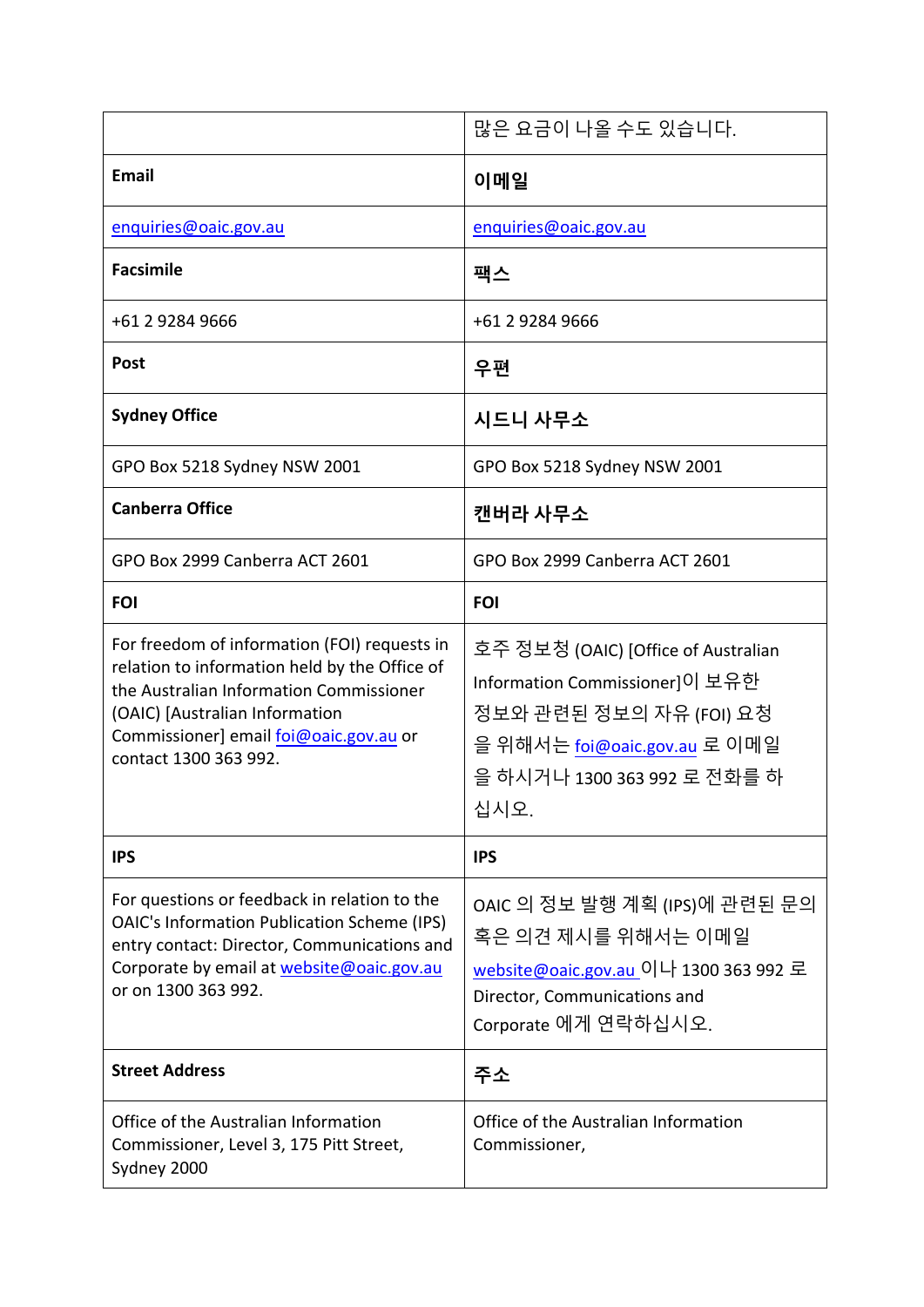|                                                                                                                                                                                                                                                                                               | Level 3, 175 Pitt Street, Sydney 2000                                                                                                                                           |
|-----------------------------------------------------------------------------------------------------------------------------------------------------------------------------------------------------------------------------------------------------------------------------------------------|---------------------------------------------------------------------------------------------------------------------------------------------------------------------------------|
| Social media                                                                                                                                                                                                                                                                                  | 소셜미디어                                                                                                                                                                           |
| Facebook: www.facebook.com/OAICgov                                                                                                                                                                                                                                                            | Facebook: www.facebook.com/OAICgov                                                                                                                                              |
| Twitter: https://twitter.com/oaicgov                                                                                                                                                                                                                                                          | Twitter: https://twitter.com/oaicgov                                                                                                                                            |
| YouTube: www.youtube.com/user/OAICgov                                                                                                                                                                                                                                                         | YouTube: www.youtube.com/user/OAICgov                                                                                                                                           |
| Data.gov.au: www.data.gov.au/?s=oaic                                                                                                                                                                                                                                                          | Data.gov.au: www.data.gov.au/?s=oaic                                                                                                                                            |
| <b>Online forms</b>                                                                                                                                                                                                                                                                           | 온라인 양식                                                                                                                                                                          |
| Below are links to a number of interactive<br>PDF forms that can assist you in contacting<br>us. These forms require Adobe Acrobat 9.3 or<br>later installed on your computer to function.<br>If you are unsure about which form to use<br>please ring our Enquiries Line on 1300 363<br>992. | 본 기관에 연락할 시에 도움을 받을 수<br>있는 여러 쌍방향 PDF 양식 링크가 아래에<br>있습니다. 이들 양식은 Adobe acrobat 9.3<br>이상이 컴퓨터에 설치되어 있어야<br>작동됩니다. 어느 양식을 사용할 지 모를<br>경우 본 기관의 문의 라인에 1300 363<br>992 로 전화하십시오. |
| <b>Privacy Complaints</b>                                                                                                                                                                                                                                                                     | 개인정보보호 불만제기                                                                                                                                                                     |
| Use this form to make a complaint about the<br>handling of your personal information by an<br>Australian Government agency or a private<br>sector organisation.                                                                                                                               | 호주 정부 기관이나 민간 부문 기관에 의한<br>귀하의 개인정보 취급에 대해 불만제기를<br>원할 경우 이 양식을 사용하십시오.                                                                                                         |
| <b>Privacy Complaint form</b>                                                                                                                                                                                                                                                                 | <u>Privacy Complaint form</u> [개인정보 보호<br>불만제기 양식]                                                                                                                              |
| <b>Freedom of information merits review</b>                                                                                                                                                                                                                                                   | 정보의 자유 사실 심사                                                                                                                                                                    |
| Use this form to request a review of an FOI<br>decision by an Australian Government<br>agency.                                                                                                                                                                                                | 호주 정부 기관의 FOI 결정에 대한<br>재검토를 요청하기 위해서는 이 양식을<br>사용하십시오.                                                                                                                         |
| Freedom of information merits review form                                                                                                                                                                                                                                                     | Freedom of information merits review form<br>[정보의 자유 사실 심사 양식]                                                                                                                  |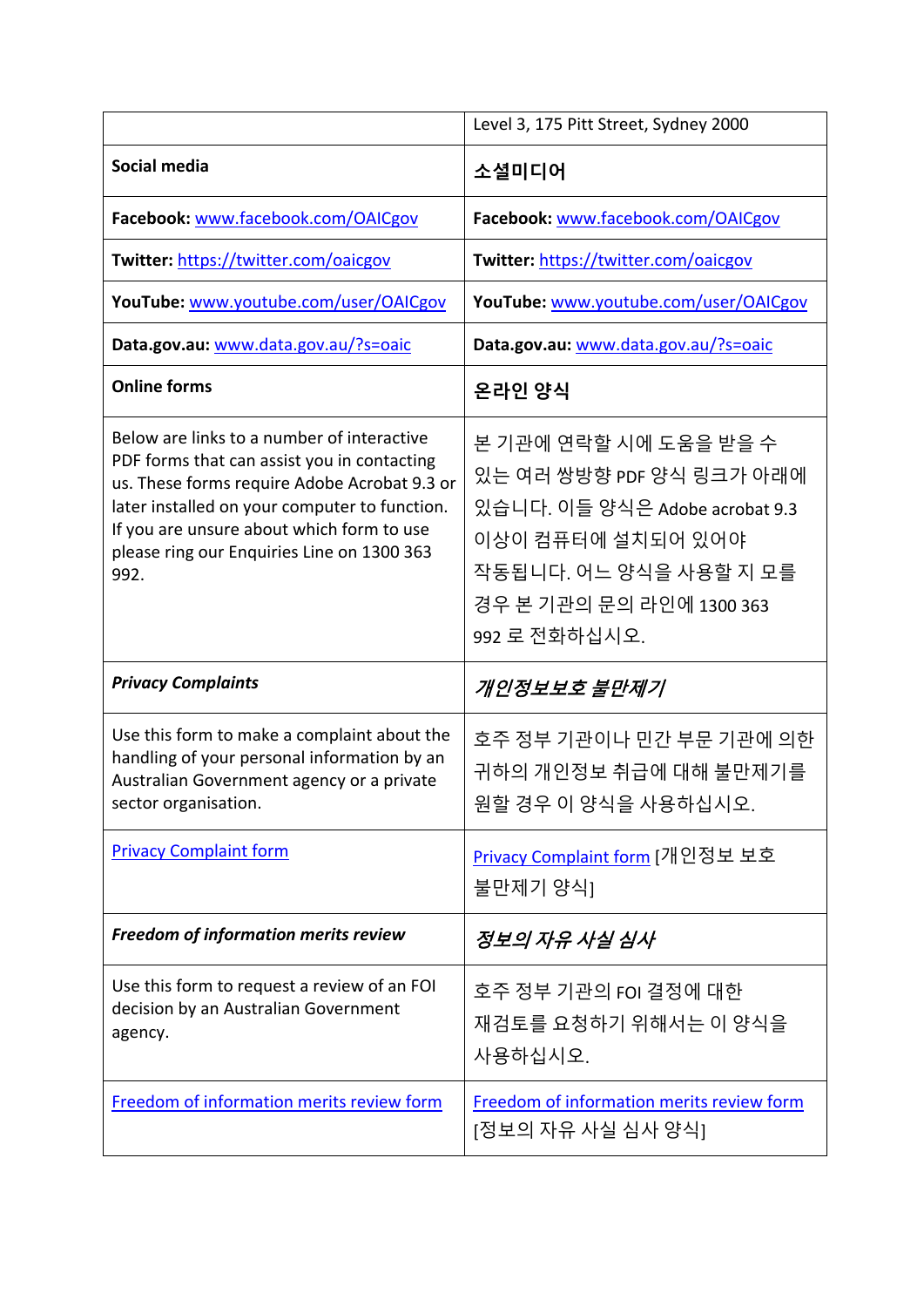| <b>Freedom of information complaints</b>                                                                                                                                                                                                                                             | 정보의 자유 불만제기                                                                                                                                                |
|--------------------------------------------------------------------------------------------------------------------------------------------------------------------------------------------------------------------------------------------------------------------------------------|------------------------------------------------------------------------------------------------------------------------------------------------------------|
| Use this form to complain about the way<br>your FOI request was handled by an<br>Australian Government agency.                                                                                                                                                                       | 호주 정부 기관이 FOI 요청을 취급한<br>방법에 대해 불만제기를 하기 위해서는 이<br>양식을 사용하십시오.                                                                                             |
| Freedom of information complaint form                                                                                                                                                                                                                                                | Freedom of information complaint form<br>[정보의 자유 불만제기 양식]                                                                                                  |
| <b>Agency FOI extension of time requests</b>                                                                                                                                                                                                                                         | 기관FOI 의 시간 연장 요청                                                                                                                                           |
| Australian Government agencies can use this<br>form to lodge an extension of time request<br>or to notify of an agreed extension.                                                                                                                                                    | 호주 정부 기관은 이 양식을 사용하여 시간<br>연장 요청을 접수하거나 동의한 연장을<br>통보하기 위해 이 양식을 사용할 수<br>있습니다.                                                                            |
| <b>Agency FOI extension of time form</b>                                                                                                                                                                                                                                             | <b>Agency FOI extension of time form</b>                                                                                                                   |
| <b>General enquiries</b>                                                                                                                                                                                                                                                             | 일반 문의                                                                                                                                                      |
| Use this form to make a general enquiry to<br>the OAIC. This form is not a complaint or<br>review form - those forms are found above.                                                                                                                                                | 이 양식을 사용하여 OAIC 에 일반적인<br>문의를 할 수 있습니다. 이 양식은<br>불만제기 혹은 심사 양식이 아닙니다.<br>그러한 양식은 위에서 찾을 수 있습니다.                                                            |
| <b>General enquiries form</b>                                                                                                                                                                                                                                                        | <b>General enquiries form</b>                                                                                                                              |
| *Note on call costs: These calls can be made<br>for a local call cost from fixed residential<br>landlines anywhere in Australia, but calls<br>from mobile and pay phones may incur<br>higher charges. Check with the service<br>provider for costings from mobile and pay<br>phones. | * <b>통화료 참조</b> : 이들 통화는 호주<br>어디에서든 거주지의 유선전화를 통해<br>시내 통화료로 가능하지만 휴대폰 및 공중<br>전화 통화는 더 많은 요금이 나올 수도<br>있습니다. 휴대폰 및 공중전화 비용에<br>대해서는 서비스 제공업체에<br>문의하십시오. |
| **Notes about the online forms: These<br>forms are interactive PDF forms that can<br>assist you in contacting us or submitting a<br>privacy complaint or an FOI review or                                                                                                            | ** <b>온라인 양식 참조</b> : 이들 양식은 본<br>기관에 연락하거나 개인정보보호<br>불만제기를 제출하거나 FOI 검토 혹은                                                                                |